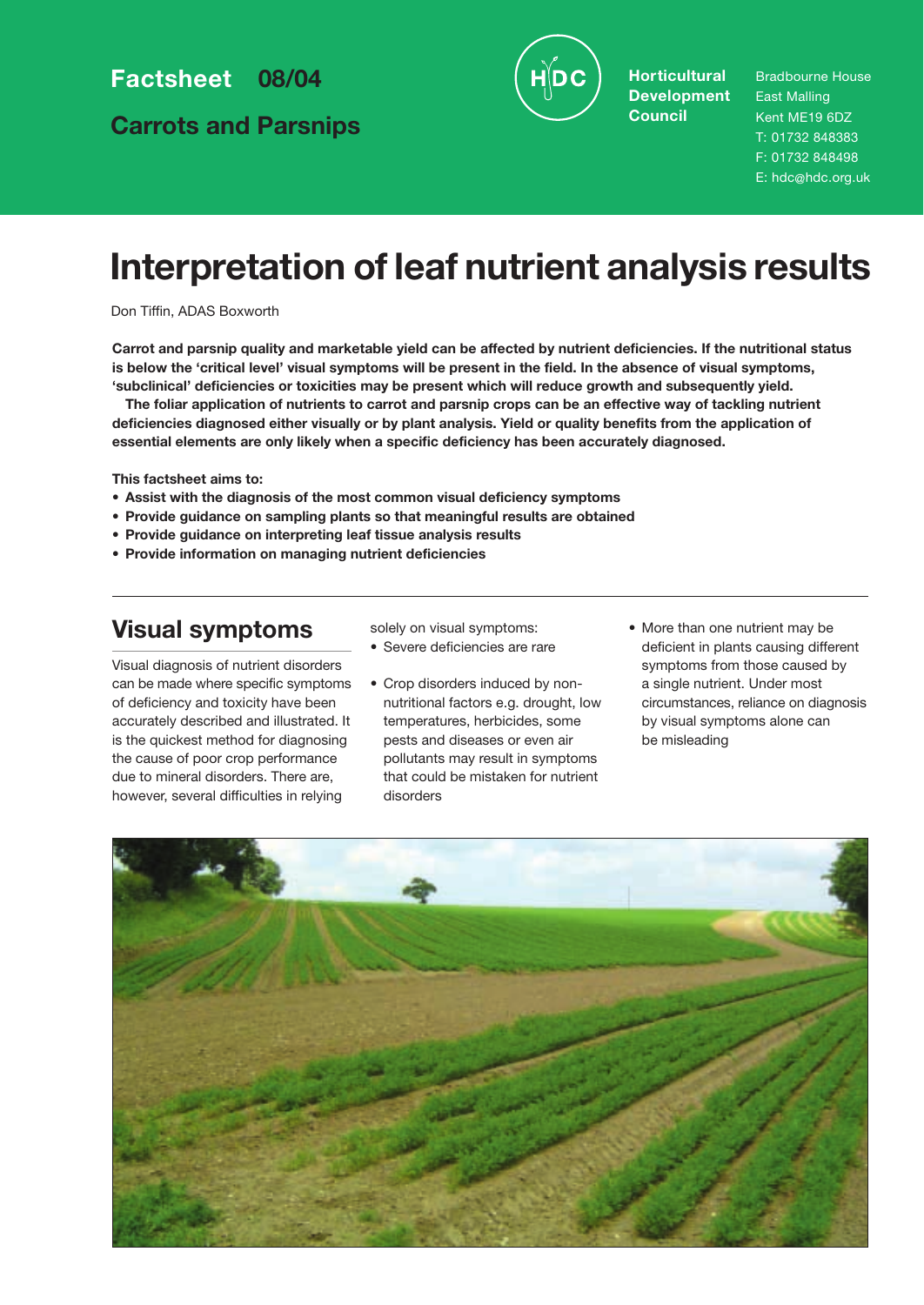## **Nutrient deficiency symptoms in carrots and parsnips**

The diagnosis of a nutrient disorder in the field should follow clearly definable steps:

- **1** Realisation that something is wrong with the crop
- **2** Observation of abnormalities, noting if these are worse on older or younger leaves; chlorosis or interveinal yellowing; marginal scorch around leaf edges, necrosis of leaf tissue; pattern of distribution; deformities such as cupping, twisting and thickening
- **3** Relate a particular disorder to the circumstances e.g. soil type or pH
- **4** Knowledge of susceptibility of carrots or parsnips to that disorder
- **5** Consider possibility of symptoms having arisen from other causes such as drought, waterlogging, etc (as mentioned under *'Similar Symptoms'* for each nutrient)
- **6** Identification of possible causes by reference to photographs
- **7** If doubt remains, check diagnosis by means of leaf analysis

## **Photographs of nutrient deficiencies in carrots and parsnips**

Note: Not all deficiencies produce clear field symptoms. Photographs are helpful in providing a visual diagnosis, but often prove slightly ambiguous. *'A colour illustrated guide to pests, diseases and disorders of vegetables'*, a CD-ROM that contains further images and information on vegetable nutrient deficiencies and *'Carrot crop walkers guide'* are both available from HDC. If in doubt, back up with leaf analysis.

## **Nitrogen (N)**

*Deficiency symptoms:* Foliage uniformly pale green and has frail appearance due to fineness of leaflets. Oldest leaves become yellow, sometimes with red tints, and shrivel. In parsnips weak spindly growth and

small roots are noticeable. Plants grow slowly and can appear stunted.

### *Occurrence:*

Very common whenever insufficient N available especially on sandy soils following heavy rainfall, where

excessive leaching or waterlogging has occurred.

## *Similar symptoms:*

Can be caused by cold weather, drought, waterlogging and root damage e.g.free living nematodes and carrot fly.



**Nitrogen – mildly deficient carrot crop showing fine, pale foliage.**



**Nitrogen – Seven week old parsnip plants showing healthy (left) and deficient**

## **Phosphorus (P)**

*Deficiency symptoms:* 

Reduced growth rate. Purpling of older leaves, beginning at margin can occur. In parsnips symptoms include purple tints and spindlyness to leaves and petioles or leaves have a dull green colour. No yellowing.

#### *Occurrence:*

On acid soils, calcareous soils or peats. Temporary deficiencies occur on cold, wet soil. Rarely occurs because most vegetable growing soils contain good levels of plant available phosphate.

#### *Similar symptoms:*

Low temperatures and drought can cause similar symptoms. Also, carrot fly attack – check taproots for evidence of mining - and carrot motley dwarf virus that causes older leaves to redden or purple but younger leaves are yellow.



**Phosphorus – nine week old carrot plant showing leaf purpling**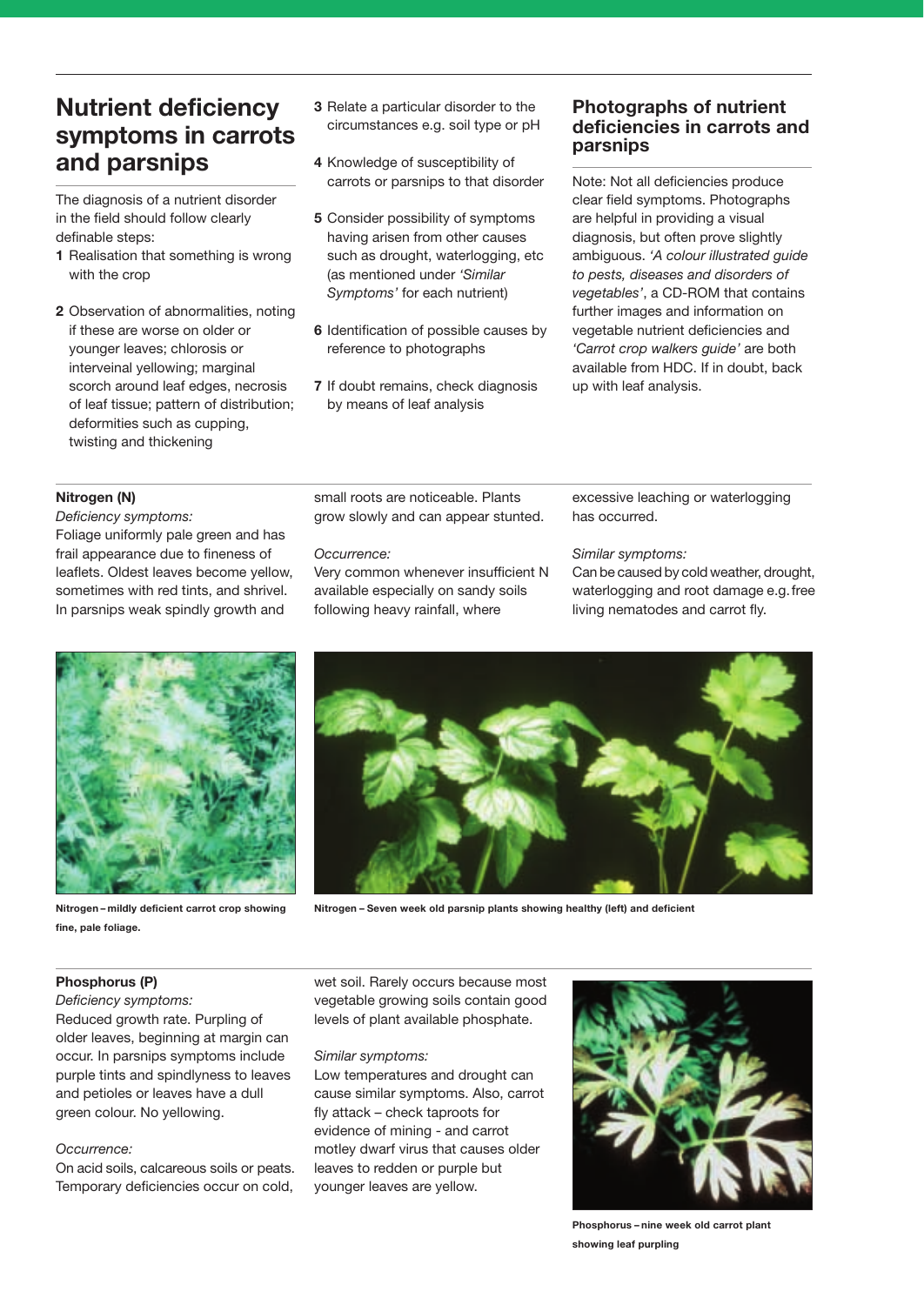## **Potassium (K)**

*Deficiency symptoms:*  Older leaves scorch and collapse beginning at margins of leaflets. More advanced symptoms; entire petioles acquire water-soaked appearance, then dry up and collapse. In parsnips; marginal and interveinal chlorosis of older leaves leading to scorch; margins of scorched leaflets roll upwards.

#### *Occurrence:*

On light sandy soils with excessive leaching if K has not been applied. *Similar symptoms:* Marginal scorch of lower leaves can be confused with chloride toxicity (see *'Toxicities'* section) and wind damage.



**Potassium – nine week old carrot plant showing complete collapse and death of old leaves**

#### **Magnesium (Mg)**

*Deficiency symptoms:* Older leaves become strongly chlorotic (yellow) beginning at leaf edges. Red tints move in from the margins. Some backward curling of leaflets may occur. Bright yellowish orange colours develop at the margins of older leaves and the chlorosis extends to the main veins.

#### *Occurrence:*

On acid soils; on soil with very high extractable potassium/magnesium ratios, or on very sandy soils subject to leaching after heavy rainfall.

#### *Similar symptoms:*

Easily confused with N deficiency and carrot motley dwarf virus. Symptoms of Mg deficiency can occur as a result of restricted root growth, commonly due to soil compaction or wetness. Also frequently associated with low spring temperatures.



**Magnesium – mature healthy carrot leaf (left), ten week old leaf showing marginal chlorosis (centre) and reddening (right)**



**Magnesium – left to right: fourth, third and second leaves of 13 week old parsnip plant with chlorosis and scorched areas towards centre of leaf**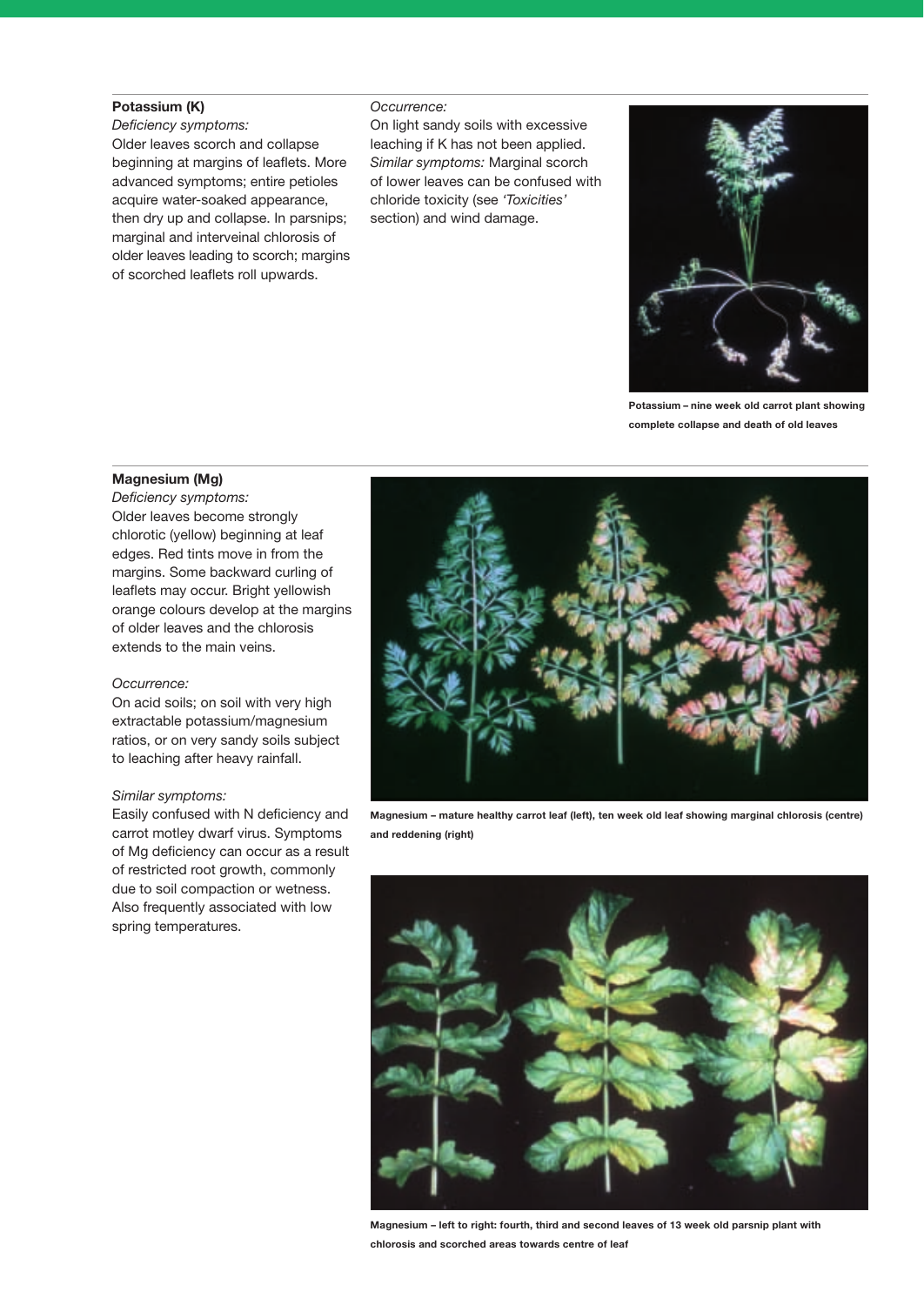## **Sulphur (S)**

*Deficiency Symptoms:* New leaves are uniform yellow colour, and may appear frail. Parsnips leaves are also stiff and slightly concave

### *Occurrence:*

S deficiency has not yet been recorded as a problem in root vegetables, but likely to occur over the next decade due to the continuing decline in sulphur dioxide emissions from industry sources and lower atmospheric sulphur deposition.



**Sulphur – nine week old carrot plant showing pale new leaves**

## **Calcium (Ca)**

*Deficiency symptoms:* Necrosis (yellowing) of growing point and new leaves. Sudden appearance of short lengths (max 15mm) of watersoaked area petioles, leading to collapse of the upper portion of leaf whilst still green. In more advanced symptoms, these leaves shrivel up.

## *Occurrence:*

On acid soils following leaching rains, on soils with very high potassium levels (Index 7+), or on very dry soils. Associated with rapid growth in hot weather.

#### *Similar symptoms:*

Frost damage and parsnip yellow fleck virus can give similar symptoms.

## **Manganese (Mn)**

*Deficiency symptoms:*  Whole plant, but especially young leaves, uniformly pale yellowish green and frail. Appearance in fields as patchy distribution of bright yellow areas whilst the rest of the field a reasonably normal green. For parsnips the symptom can be striking interveinal chlorosis. Symptoms are often transient and may disappear following rain.



**Calcium – petiole collapse in thirteen week old carrot plant**

*Occurrence:* 

Frequently induced by overliming. Most severe problems occur on organic and peaty soils with a pH above 6.0. Deficiency is common but generally less severe on sands and loamy sands, particularly at pH of 6.5 and above.

#### *Similar symptoms:*

Differs from Mg and K deficiency in that the chlorotic areas are light green rather than yellow and in the whole plant being fairly uniformly affected.



**Manganese – mature leaves from healthy (left) and deficient carrot plants**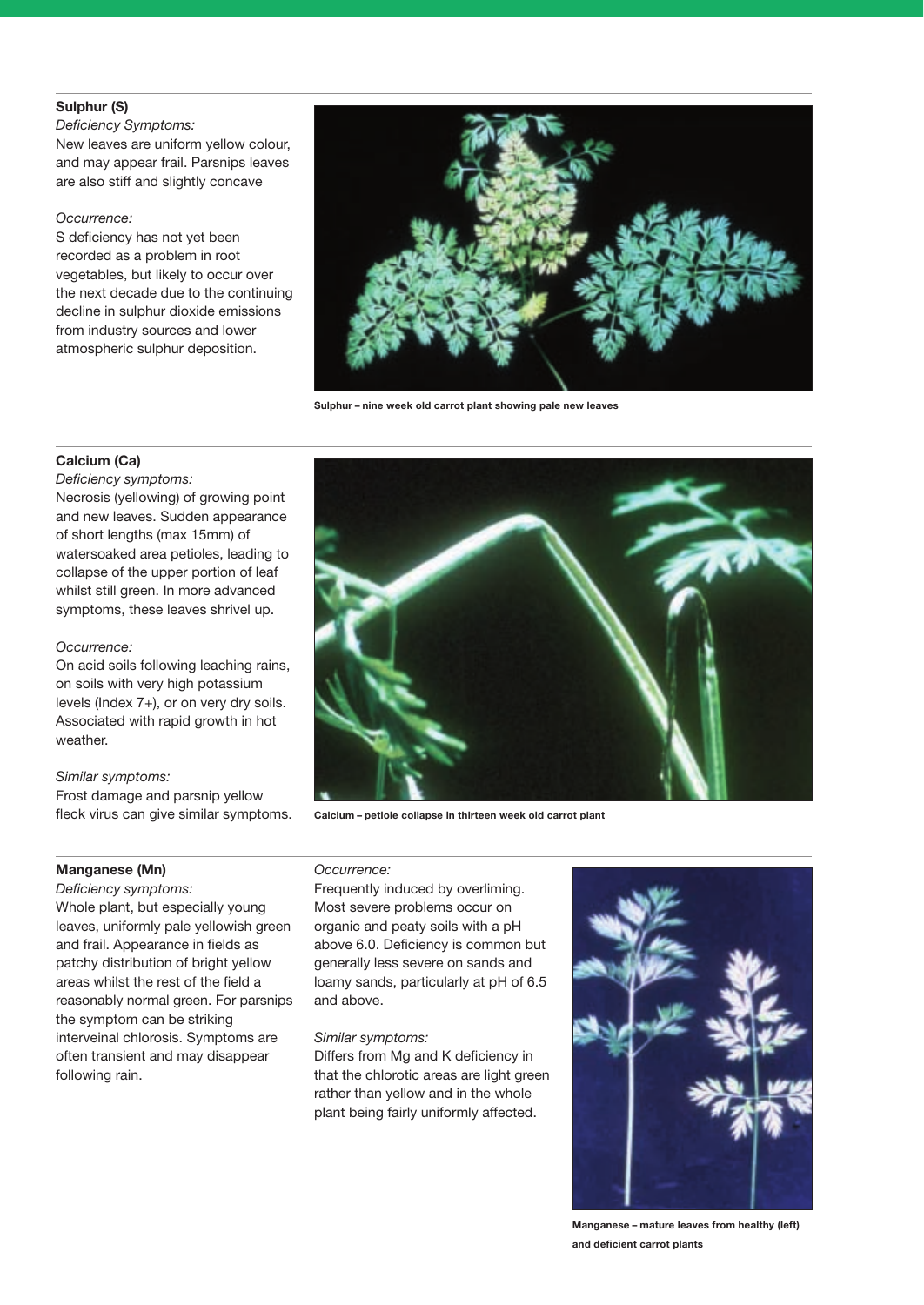### **Boron (B)**

*Deficiency symptoms:* Leaflets of young leaves are greatly reduced in size and later die back. Older leaves are chlorotic, curled backwards, giving prostrate habit, with purple edges to leaflets. Growing point may die. Corky splits may occur on leaf petioles. Roots can split, exposing central core. Dark discolouration, known as 'shadow', shown on

the surface of the central carrot root as diffuse areas or tiny spots, has been demonstrated, in part at least, to be caused by boron deficiency.

In parsnips new leaves are glossy, old ones pale, sometimes with a red margin.

#### *Occurrence:*

Boron deficiency is more likely to occur on sands, loamy sands and sandy loams that have been limed recently rather than those which are naturally alkaline, and particularly when the soil pH is raised above pH 6.5 and more usually over pH 7.0. Since boron is water soluble and readily leached from sandy soils, deficiency is more common following a wet winter and spring, and particularly in dry summers.



**Boron – 11 week old carrot leaves showing healthy (right) and deficient (left)**



**Boron – chlorosis of older parsnip leaf**

**Boron – hollows in centre and breakdown of carrot cortex**



## **Copper (Cu)**

*Deficiency symptoms:* Youngest leaves of carrots become very dark green and fail to unfold. Older leaves appear wilted.

#### *Occurrence:*

Copper deficiency has only been diagnosed in a few specific soil situations but symptomless deficiency may be more widespread. It occurs on peats and occasionally on loamy peats, mainly in the Fens. Deficiency also occurs on leached sandy soils, particularly reclaimed heathland.

#### **Zinc (Zn)**

*Deficiency symptoms:*  Extremely rare, but if seen, leaves become yellow.

*Occurrence:*

Associated with sandy soils, that are high in pH and phosphate status (Index 7+).

## **Iron (Fe)**

*Deficiency symptoms:* 

Very rare in annual crops. Yellowing of the young leaves and the veins stand out green in contrast giving a herringbone appearance. Soil and plant analysis offers little help in diagnosing deficiency, as results are difficult to interpret due to the presence of other forms of iron within the tissue. Also, sample contamination of soil by leaves growing close the ground may elevate total iron results.

*Occurrence:* Occurs on chalk soils containing free lime, especially if poorly drained.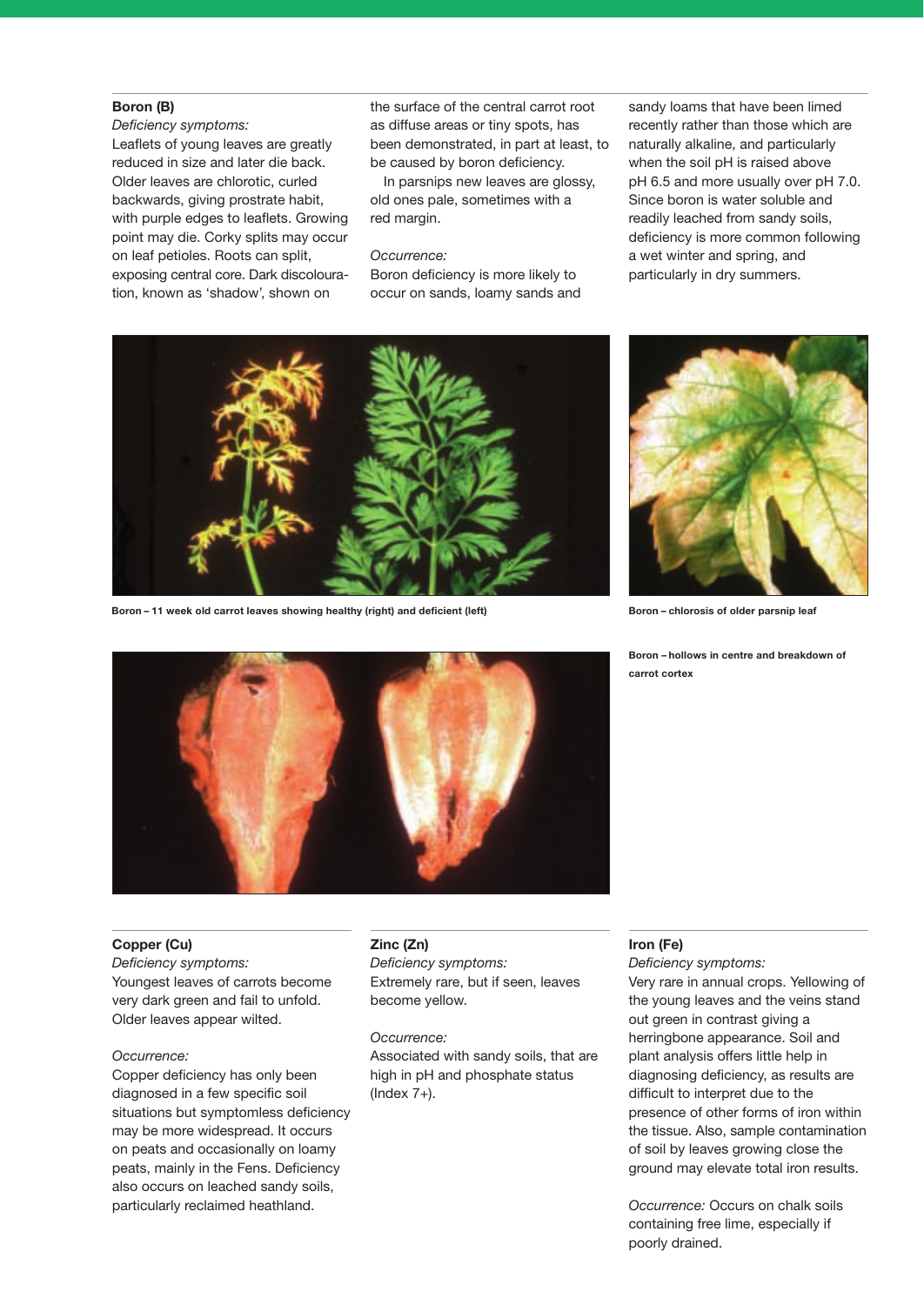## **Part of parsnip leaf for sampling**

## **Why analyse leaf samples?**

There are two reasons for recommending the use of leaf analysis in carrot and parsnip crops:

- To confirm a diagnosis based on the appearance of symptoms: in such cases the concentrations will usually be well below the 'critical level' and there should therefore be little doubt about the diagnosis.
- To test for 'subclinical' deficiencies or toxicities which may be already limiting growth but which are not yet resulting in visible symptoms.

## **Guidance on methods of crop foliage sampling for nutrient analysis**

It is essential to collect leaf samples that accurately reflect the nutritional status of the crop submitted for analysis. Therefore to adequately represent any field or smaller area of crop, the following sample procedure should be followed:

- plants should be sampled at the 6 true leaf stage or when the roots are 10 + mm in diameter
- for each plant take the last fully expanded leaf
- if there is a clear differentiation between 'good' and 'poor' crop, collect a second sample of leaves from the 'good' crop
- sample at least 25 plants to provide a minimum of 250 g material
- sample the crop following a 'W' pattern, collecting leaves randomly at regular intervals
- for carrots with compound leaves discard the main petiole but include petioles of the individual leaflets in the sample
- collect leaves without any petiole for parsnips

## **Do not sample**

- diseased or dead plant material
- plant tissue damaged by insects and mechanical equipment
- plant tissue which has been stressed by excesses of cold, heat or moisture
- plant tissue within a week after a foliar application of nutrients or a fungicide

## **When sending samples to an analytical laboratory**

- ensure there is sufficient material  $(250 + g)$
- avoid soil contamination
- ensure that the sample is representative of the crop/area



## **Part of carrot leaf for sampling**

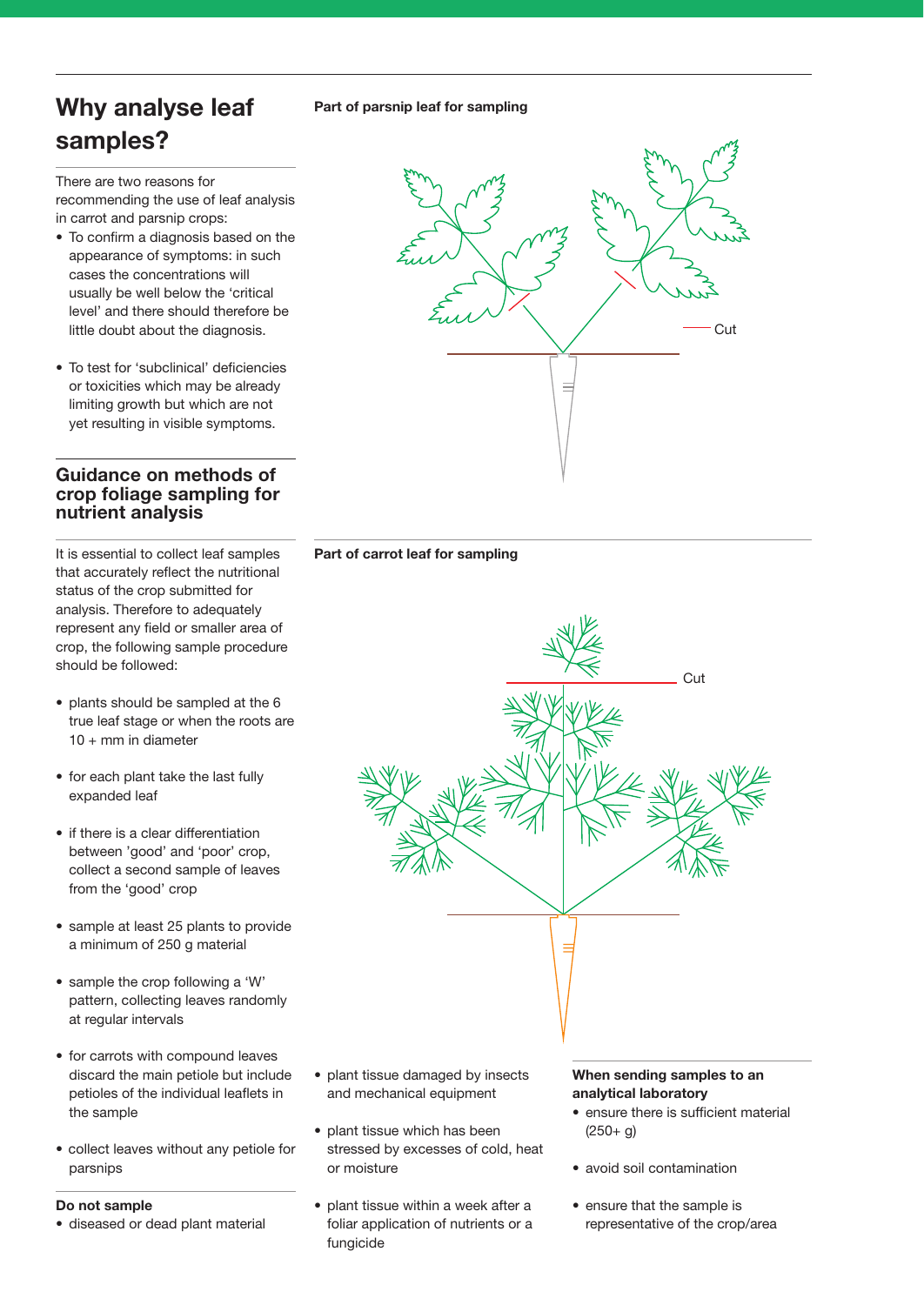- include all relevant documentation and background information (sowing date, variety, field name, growers details, etc)
- pack the sample, typically in a Jiffy Bag, so it arrives in the best possible condition
- do not post fresh material in an airtight container
- label each sample clearly
- avoid sending samples before weekends and bank holidays
- send by overnight courier or deliver directly to the analytical laboratory

## *Precise and meaningful analytical results are only possible when carefully selected plant material is submitted for analysis.*

## **Interpretation of leaf tissue analysis results**

Interpretation of laboratory results is possible by comparison with normal levels expected for the crop. The interpretations given here are based on the best information available and relate specifically to the sampling instructions given.

## **Soil nutrition**

Though soil nutrition is outside the scope of this factsheet, growers are advised to consult and act upon the nutrition requirements and fertiliser management for carrot and parsnip crops in 'Fertiliser Recommendations for Agricultural and Horticultural Crops (RB208)' or the appropriate crop protocols.

Although adequate soil fertility is important, carrots and parsnips do not generally require nutrient inputs as high as for many other vegetable crops. However, carrots can be particularly susceptible to nitrogen, manganese, copper and boron deficiencies.

### **Interpretation of leaf tissue analysis**

|                |               | Carrots          |                        |              | <b>Parsnips</b>     |
|----------------|---------------|------------------|------------------------|--------------|---------------------|
| <b>Element</b> | <b>Unit</b>   | <b>Deficient</b> | <b>Normal</b><br>Range | <b>Toxic</b> | <b>Normal Range</b> |
| Nitrogen       | $\%$          | 22.0             | $2.0 - 4.5$            |              | $3.0 - 4.8$         |
| Phosphorus     | %             | < 0.2            | $0.2 - 0.5$            |              | $0.3 - 0.7$         |
| Potassium      | $\frac{0}{6}$ | 22.0             | $2.5 - 6.0$            |              | $3.5 - 6.0$         |
| Magnesium      | %             | < 1.15           | $0.2 - 0.5$            |              | $0.4 - 0.8$         |
| Sulphur        | $\frac{0}{0}$ |                  | $0.2 - 0.4$            |              | $0.4 - 0.5$         |
| Calcium        | $\frac{0}{6}$ | < 1.0            | $1.0 - 3.5$            |              | $1.2 - 2.0$         |
| Manganese      | mg/kg         | $<$ 20           | $20 - 200$             |              | $30 - 200$          |
| <b>Boron</b>   | mg/kg         | $<$ 20           | $20 - 60$              | >150         | $25 - 60$           |
| Copper         | mg/kg         | $<$ 5            | $5 - 25$               | >20          | $6 - 30$            |
| Zinc           | mg/kg         | $<$ 20           | $20 - 50$              | >100         | $20 - 40$           |
| Iron           | mg/kg         |                  | $50 - 100$             |              | $50 - 500$          |
| Sodium         | $\frac{0}{0}$ |                  | $0.0 - 0.2$            |              | $0.0 - 0.2$         |

## **Overall strategy and specific action to rectify nutrient deficiencies identified from visual or laboratory testing**

As deficiencies normally occur individually, specific treatments should be applied to the soil or crop foliage as appropriate to remedy a problem in a particular field.

All trace elements except iron can be applied as simple salts, usually as foliar sprays. These are cost effective treatments. Multi-element sprays may not contain enough of a particular element to correct a specific deficiency, and where no deficiency exists, application can be wasteful. 'Insurance' treatments are not recommended where no deficiency has been identified, but where deficiencies are known to occur prophylactic sprays may be used.

## **Nitrogen (N)**

Leaf analysis is valuable for the confirmation of plant N status. Treatment is usually by addition of N fertiliser to the soil and plant response to nitrate is very rapid except when the surface soil is very dry. Foliar applications of N are sometimes used as a 'fire brigade' treatment; foliar sprays of ammonium and nitrate salts can cause leaf damage except at very low concentrations. Urea may be used but there is still a slight risk of scorch.